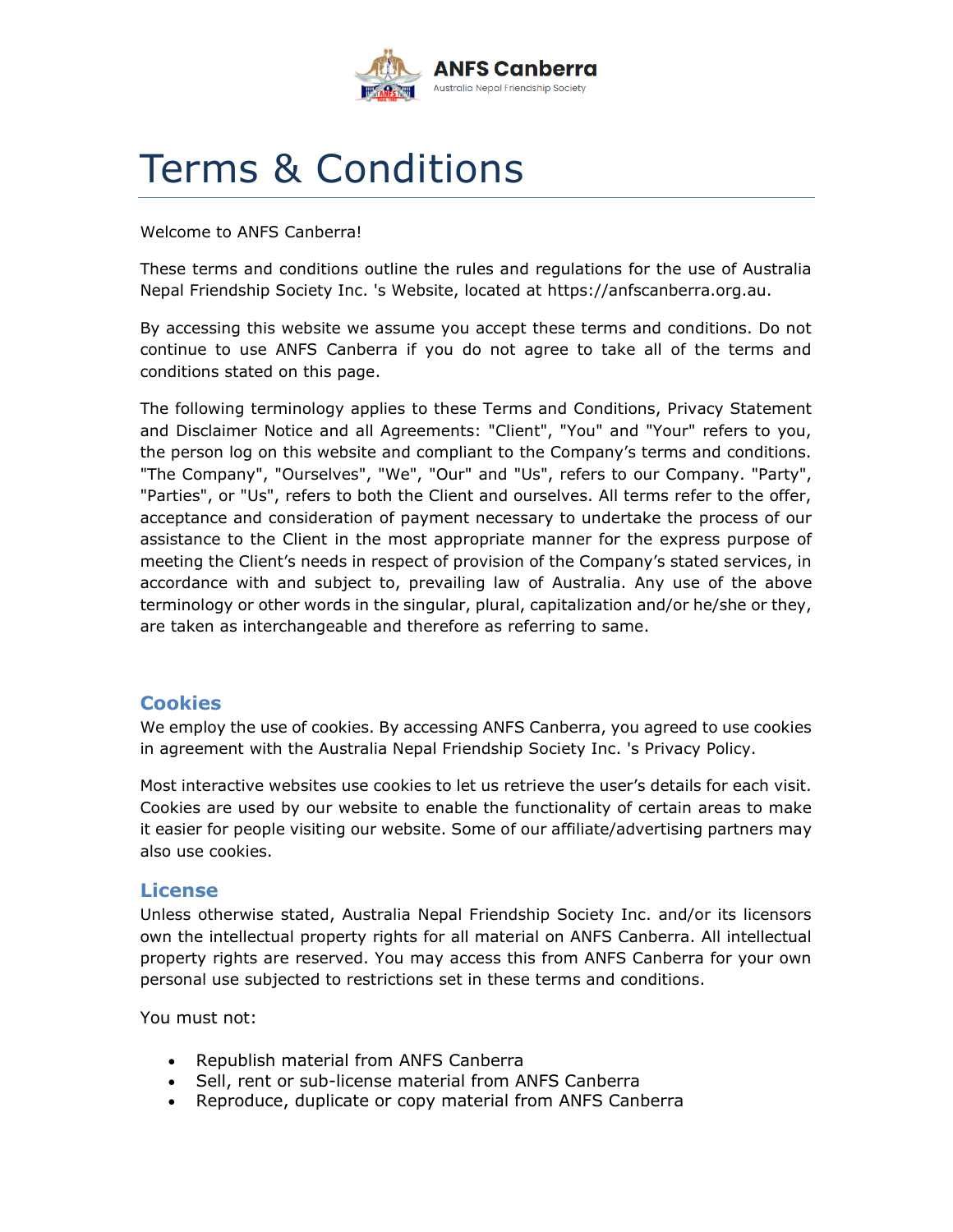

• Redistribute content from ANFS Canberra

This Agreement shall begin on the date hereof.

Parts of this website offer an opportunity for users to post and exchange opinions and information in certain areas of the website. Australia Nepal Friendship Society Inc. does not filter, edit, publish or review Comments prior to their presence on the website. Comments do not reflect the views and opinions of Australia Nepal Friendship Society Inc. ,its agents and/or affiliates. Comments reflect the views and opinions of the person who post their views and opinions. To the extent permitted by applicable laws, Australia Nepal Friendship Society Inc. shall not be liable for the Comments or for any liability, damages or expenses caused and/or suffered as a result of any use of and/or posting of and/or appearance of the Comments on this website.

Australia Nepal Friendship Society Inc. reserves the right to monitor all Comments and to remove any Comments which can be considered inappropriate, offensive or causes breach of these Terms and Conditions.

You warrant and represent that:

- You are entitled to post the Comments on our website and have all necessary licenses and consents to do so;
- The Comments do not invade any intellectual property right, including without limitation copyright, patent or trademark of any third party;
- The Comments do not contain any defamatory, libelous, offensive, indecent or otherwise unlawful material which is an invasion of privacy
- The Comments will not be used to solicit or promote business or custom or present commercial activities or unlawful activity.

You hereby grant Australia Nepal Friendship Society Inc. a non-exclusive license to use, reproduce, edit and authorize others to use, reproduce and edit any of your Comments in any and all forms, formats or media.

# **Hyperlinking to our Content**

The following organizations may link to our Website without prior written approval:

- Government agencies;
- Search engines;
- News organizations;
- Online directory distributors may link to our Website in the same manner as they hyperlink to the Websites of other listed businesses; and
- System wide Accredited Businesses except soliciting non-profit organizations, charity shopping malls, and charity fundraising groups which may not hyperlink to our Web site.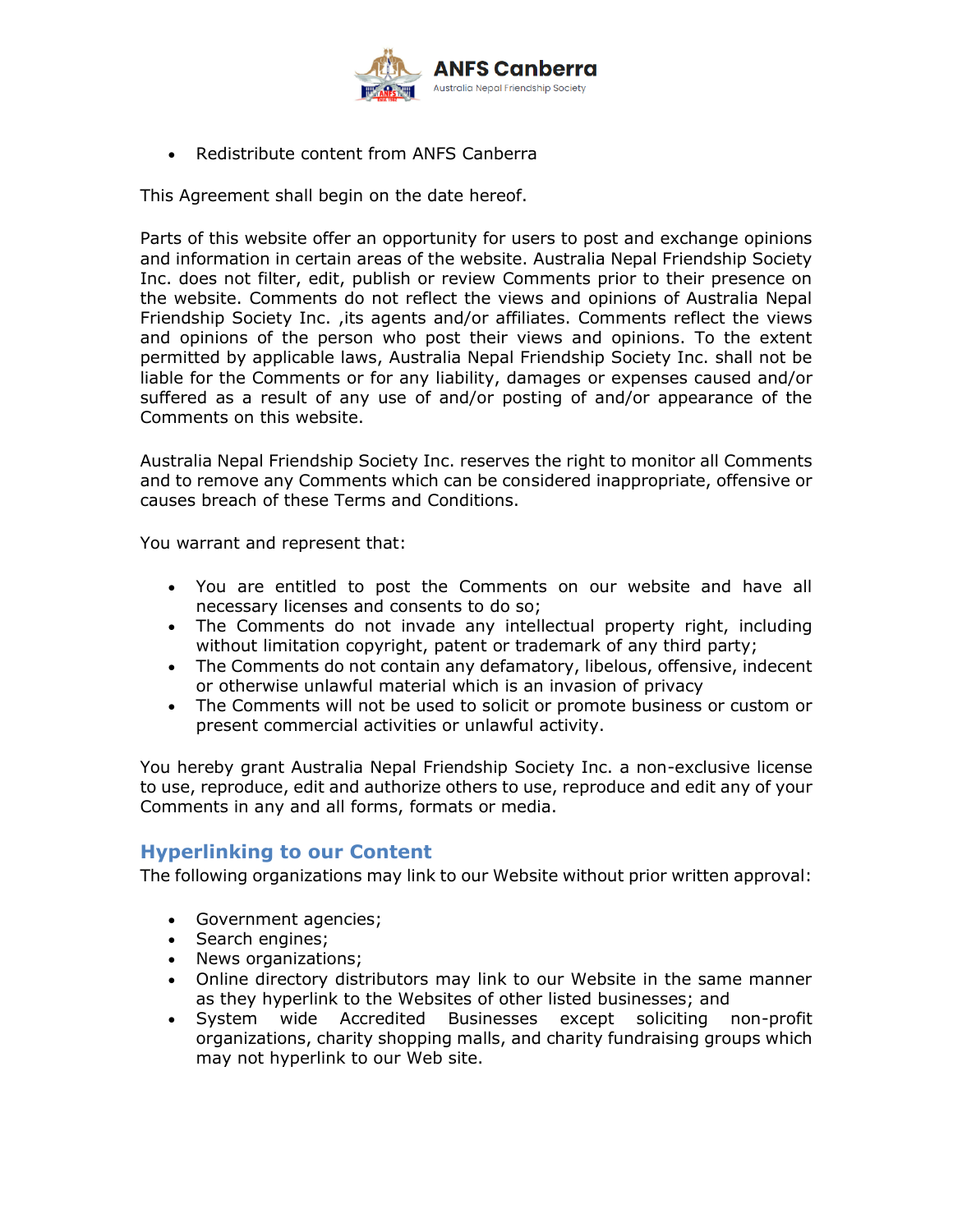

These organizations may link to our home page, to publications or to other Website information so long as the link: (a) is not in any way deceptive; (b) does not falsely imply sponsorship, endorsement or approval of the linking party and its products and/or services; and (c) fits within the context of the linking party's site.

We may consider and approve other link requests from the following types of organizations:

- commonly-known consumer and/or business information sources;
- dot.com community sites;
- associations or other groups representing charities;
- online directory distributors;
- internet portals;
- accounting, law and consulting firms; and
- educational institutions and trade associations.

We will approve link requests from these organizations if we decide that: (a) the link would not make us look unfavourably to ourselves or to our accredited businesses; (b) the organization does not have any negative records with us; (c) the benefit to us from the visibility of the hyperlink compensates the absence of Australia Nepal Friendship Society Inc. ; and (d) the link is in the context of general resource information.

These organizations may link to our home page so long as the link: (a) is not in any way deceptive; (b) does not falsely imply sponsorship, endorsement or approval of the linking party and its products or services; and (c) fits within the context of the linking party's site.

If you are one of the organizations listed in paragraph 2 above and are interested in linking to our website, you must inform us by sending an e-mail to Australia Nepal Friendship Society Inc. . Please include your name, your organization name, contact information as well as the URL of your site, a list of any URLs from which you intend to link to our Website, and a list of the URLs on our site to which you would like to link. Wait 2-3 weeks for a response.

Approved organizations may hyperlink to our Website as follows:

- By use of our corporate name; or
- By use of the uniform resource locator being linked to; or
- By use of any other description of our Website being linked to that makes sense within the context and format of content on the linking party's site.

No use of Australia Nepal Friendship Society Inc. 's logo or other artwork will be allowed for linking absent a trademark license agreement.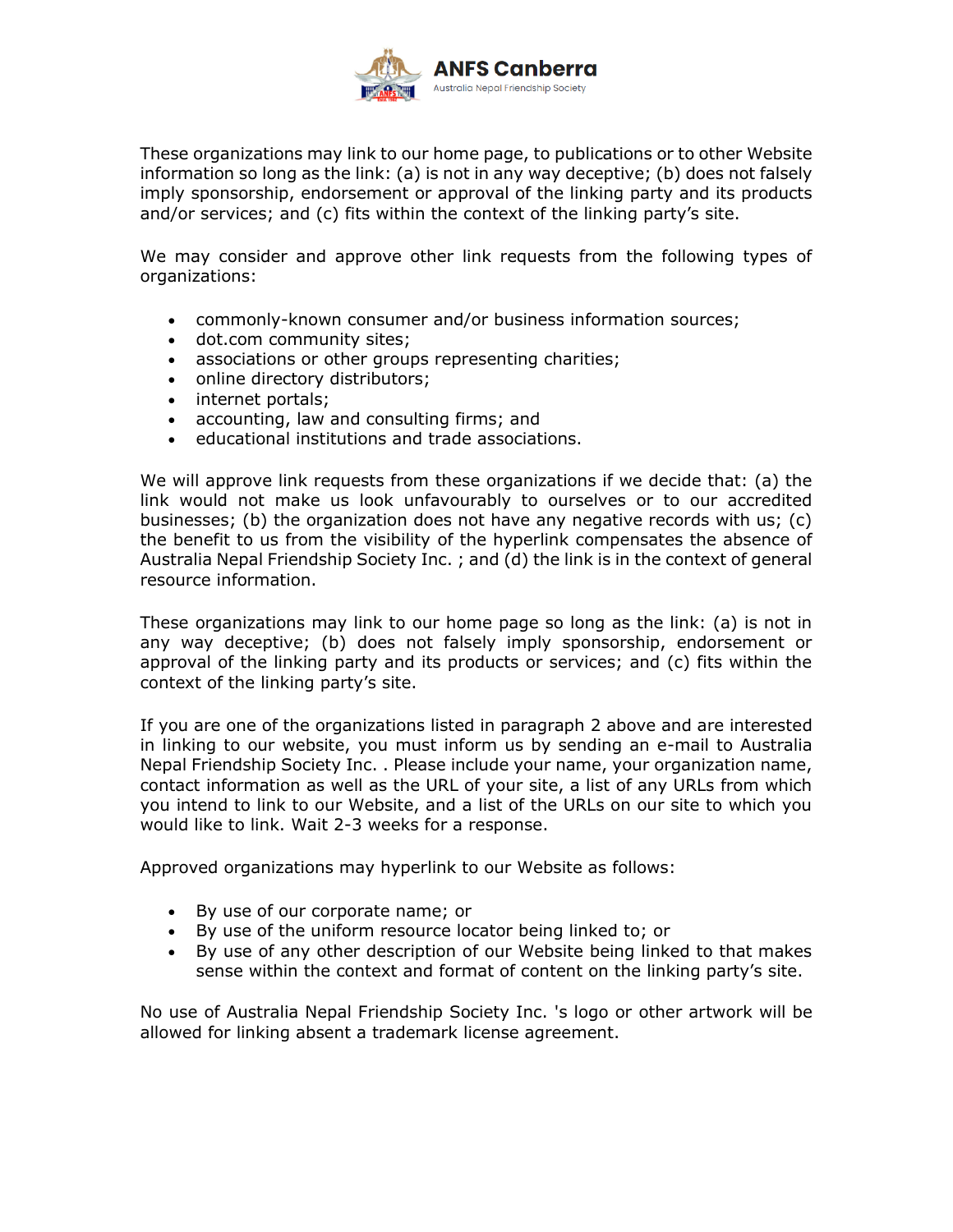

#### **iFrames**

Without prior approval and written permission, you may not create frames around our Webpages that alter in any way the visual presentation or appearance of our Website.

## **Content Liability**

We shall not be hold responsible for any content that appears on your Website. You agree to protect and defend us against all claims that is rising on your Website. No link(s) should appear on any Website that may be interpreted as libellous, obscene or criminal, or which infringes, otherwise violates, or advocates the infringement or other violation of, any third party rights.

## **Your Privacy**

Please read Privacy Policy

## **Reservation of Rights**

We reserve the right to request that you remove all links or any particular link to our Website. You approve to immediately remove all links to our Website upon request. We also reserve the right to amen these terms and conditions and it's linking policy at any time. By continuously linking to our Website, you agree to be bound to and follow these linking terms and conditions.

## **Removal of links from our website**

If you find any link on our Website that is offensive for any reason, you are free to contact and inform us any moment. We will consider requests to remove links but we are not obligated to or so or to respond to you directly.

We do not ensure that the information on this website is correct, we do not warrant its completeness or accuracy; nor do we promise to ensure that the website remains available or that the material on the website is kept up to date.

## **Disclaimer**

To the maximum extent permitted by applicable law, we exclude all representations, warranties and conditions relating to our website and the use of this website. Nothing in this disclaimer will:

- limit or exclude our or your liability for death or personal injury;
- limit or exclude our or your liability for fraud or fraudulent misrepresentation;
- limit any of our or your liabilities in any way that is not permitted under applicable law; or
- exclude any of our or your liabilities that may not be excluded under applicable law.